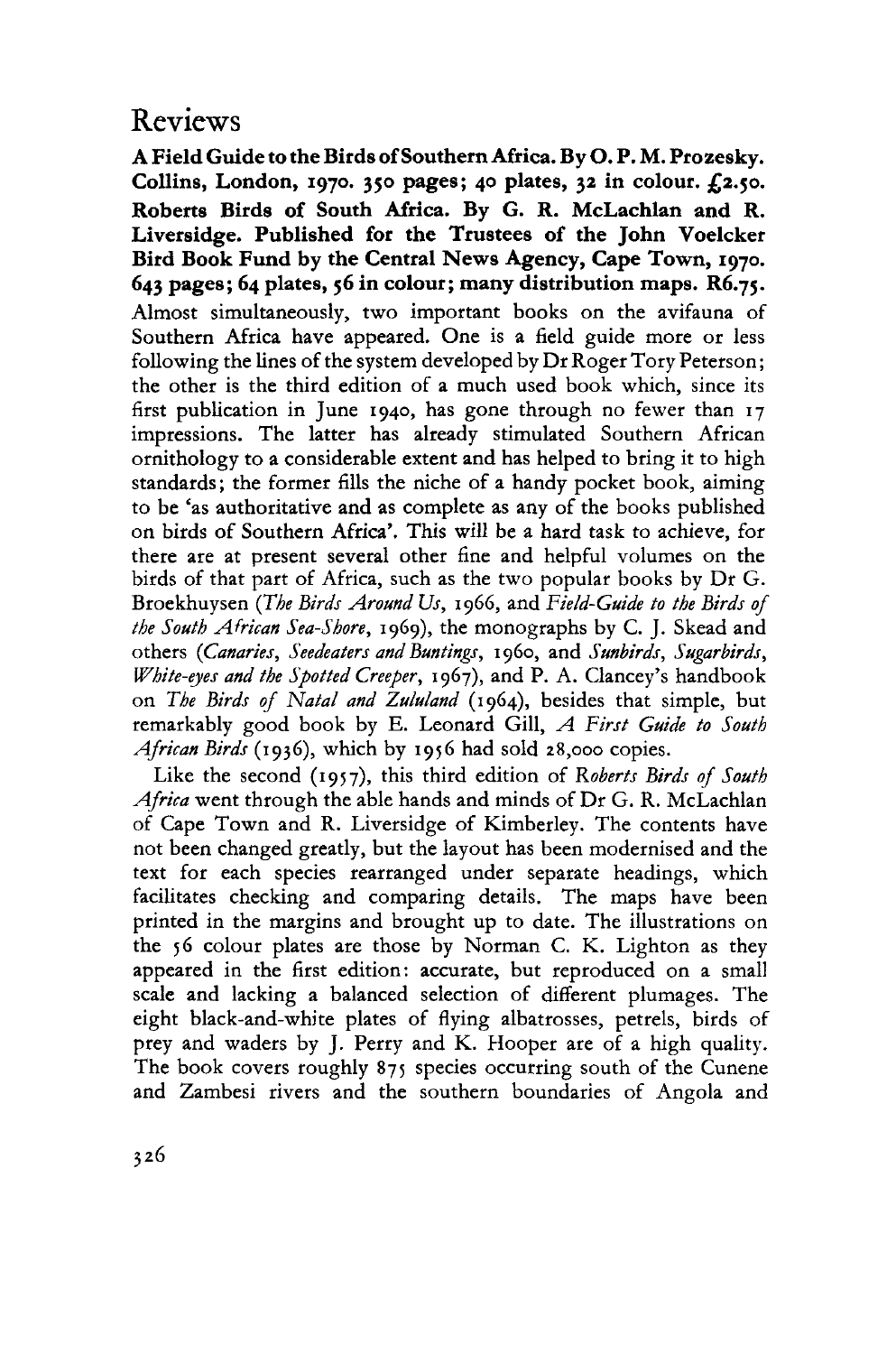## *Reviews* 327

Zambia, and will probably remain Southern Africa's standard reference work for a long time to come. Renewal of the colour plates in new editions will become essential, however, not least to eliminate errors which, though mostly minor, affect in places the distinctions between species. It would have been worthwhile, also, to have added a little more about the decline of certain birds, such as the Jackass Penguin which, despite serious threats from recent oil spillage, is still referred to as 'a common resident of the coastal islands'.

May I take this opportunity of mentioning a plumage detail in a widely distributed raptor, which has long intrigued me? The underwings of the Long-crested Hawk Eagle are shown in *Roberts Birds of South Africa* as virtually white. In the new field guide by O. P. M. Prozesky they are described as white, with the ends of the flight feathers distinctly barred, and this is what I have seen both in specimens and in the field. But I have also seen black undersides to the wings of this species, with distinct and extensive white patches formed by the basal halves of the primaries, as illustrated by J. G. Williams in his *Yield Guide to the Birds of East and Central Africa* (1963) and depicted in Leslie Brown and Dean Amadon's *Eagles, Hawks and Falcons of the World* (1968). I have tried in vain to find any pattern of geographical, sex or age variation in this obvious difference.

Mr Prozesky's field guide presents a difficulty both for the reviewer and for the ultimate user. Although it is well produced and contains a wealth of information based on the author's personal experience in the field, it is only honest to state that the 40 plates by Dick Findlay are below the standard that must be set for a book like this. One needs merely to compare the Garden Warbler and the Willow Warbler on plate 31, or the Common Sandpiper and other Palearctic waders on plate 15, with current British and European field guides to appreciate this. In describing the 900 or so Southern African species (including numerous northern migrants which mix annually with the indigenous bird-life), Mr Prozesky, a well-known ornithologist at the Transvaal Museum in Pretoria, states that 'only half the number could be illustrated'. This means that the text and illustrations cover about 410 of the species recognisable in the field, leaving an equal number mentioned in the text only under a heading 'Allied species' or merely referred to by name as 'rarer species'. This system, which was also followed by Williams in his field guide referred to above, works out rather unsatisfactorily, as I know from personal experience in East Africa. Apart from identification there are also remarks on general habits, food, habitat, voice and distribution, and, where appropriate, names are given in Afrikaans, Zulu, Xhosa and Sotho as well as English.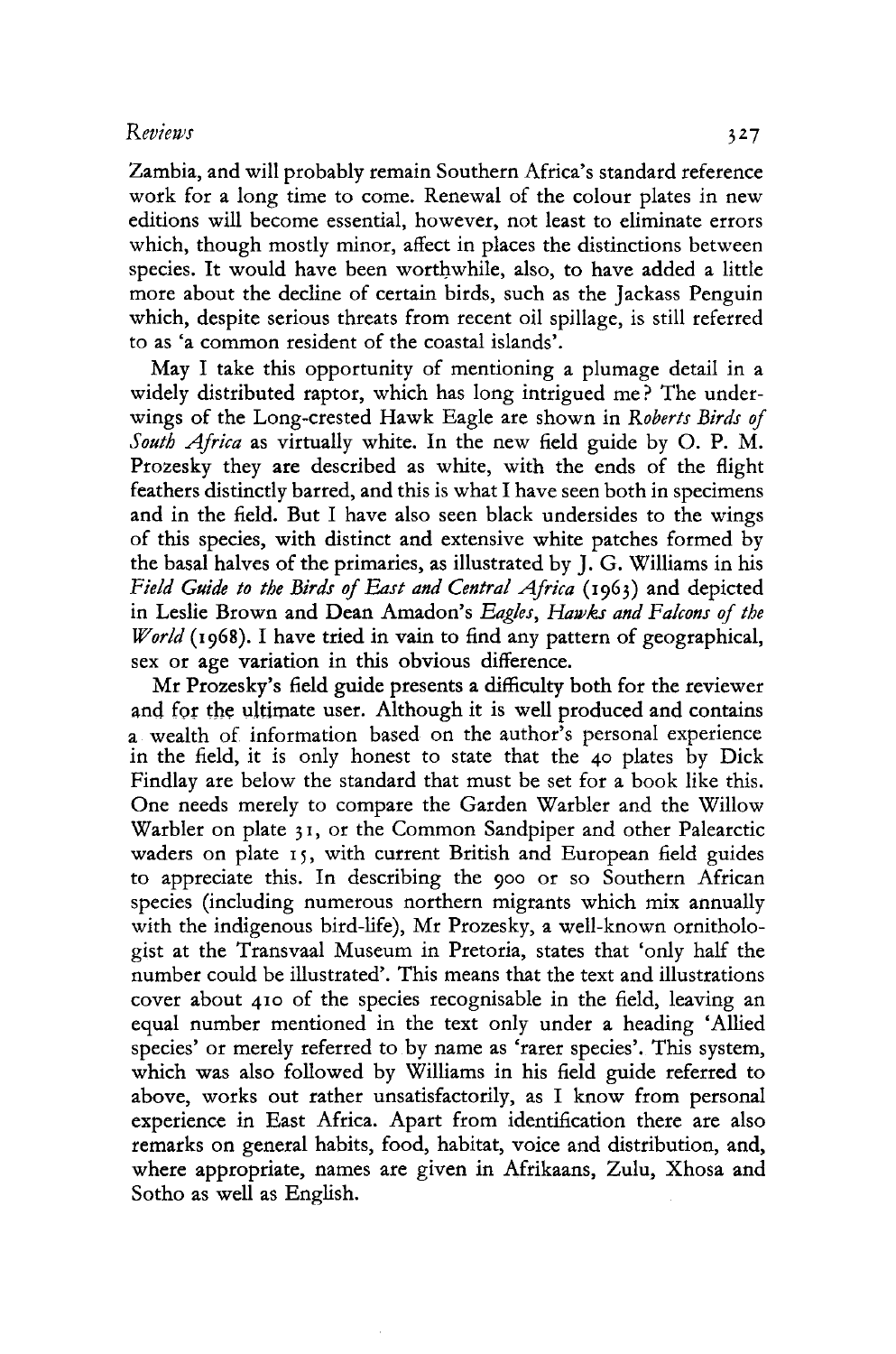Nevertheless, Mr Prozesky and Mr Findlay have produced an economical and convenient introduction to the rich and colourful avifauna of the East and South African savannah, high veld and arid regions, the montane and tropical riverine forests and the wonderful Cape area. Rocco Knobel, director of the South African National Parks, has written a fine foreword for this guide to the birds of his enormous country, where both the destruction and the conservation of nature have been on such a grand scale. K. H. Voous

## **Die Graugans. By Karel Hudec and Jan Rooth. Number 429 in the series Die Neue Brehm-Biicherei, A. Ziemsen Verlag, Wittenberg Lutherstadt, East Germany, 1970. 148 pages; one colour plate; 87 black-and-white photographs; 27 maps and drawings. DM 13.00.**

The Czech and Dutch authors of this monograph have produced an excellent, methodical review of our present knowledge of the Grey Lag Goose. Systematics, scientific and popular names precede descriptions of the nominate race and the eastern *Anser anser rubrirostris,* whose exact distributions are difficult to define because of the many intermediates in central and perhaps northern Europe. A colour plate by D. Barta illustrates the bills of the two races and of various intermediate forms present in a mixed population, as observed in the Czechoslovak reserve of Lednice in June 1966. The status of the breeding and wintering populations in the countries of Eurasia and the movements during migration are discussed with data from numerous sources. All the recorded food components, mentioning which parts of the plants are taken and when, are shown in an interesting table. Voice and behaviour also receive ample attention. Accounts of breeding biology and the development of the young are followed by chapters on mortality, longevity, diseases and enemies. Agricultural damage appears to be negligible, and in many instances grazing seems merely to have the effect of clearing fields of weeds: grazing tests in wheatfields in May made no significant difference to crop results. An extensive list of references concludes this very useful book which also contains a great number of good photographs, characteristic drawings and interesting maps. E. CARP

## Norges Fugler, By Svein Haftorn. Scandinavian University Books, Oslo, 1971. Norwegian text. 873 pages; **48** black-andwhite photographs; numerous maps. Norwegian Kr160,

The last work dealing with the birds of Norway—*Håndbok over Norges*  Fugler by H. L. Lövenskiold—was published in 1947. To regard this useful volume as out of date is no reflection on its author. Apart